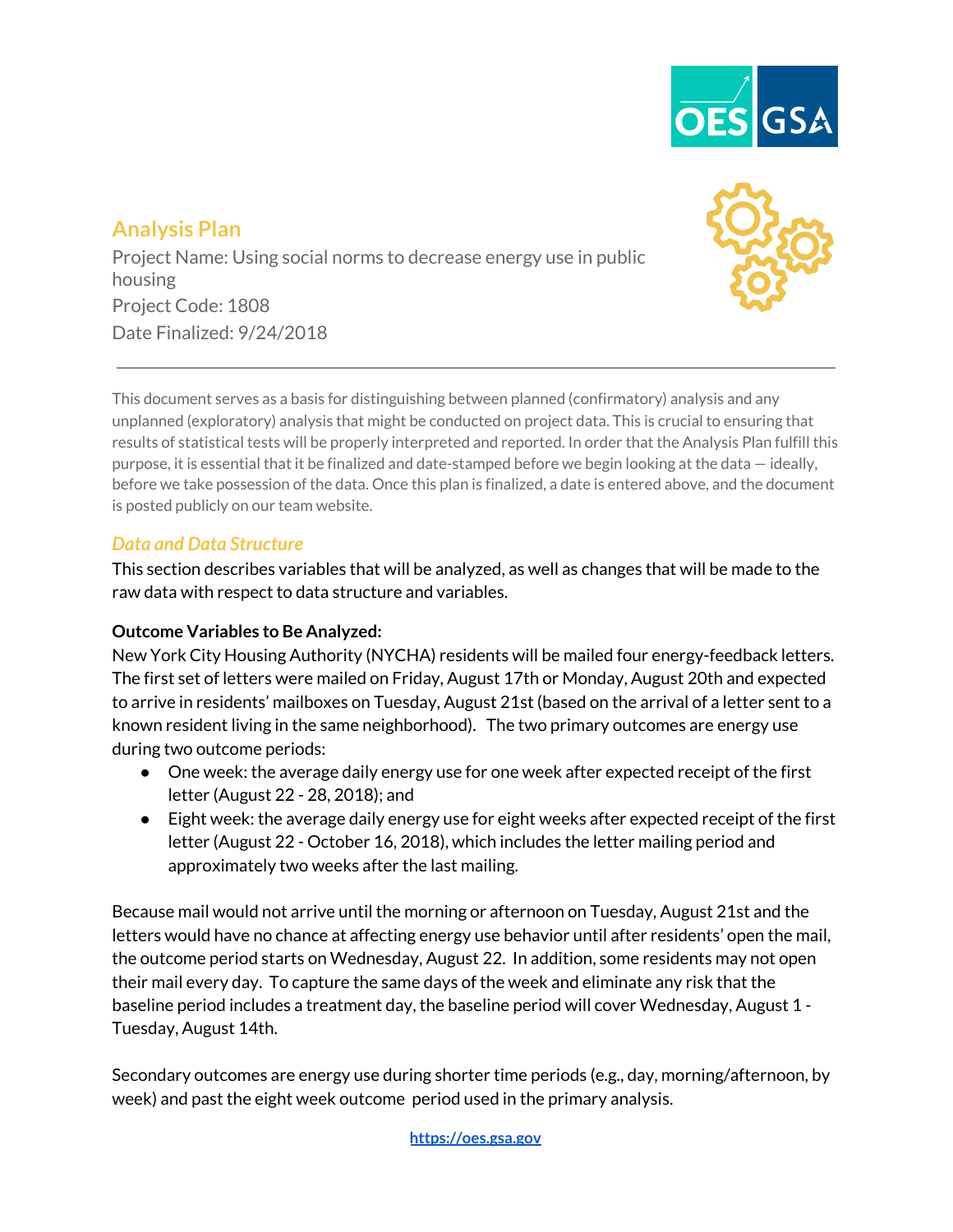Raw data come from Wireless Energy Modules (WEMs) that record energy use over time similar to an odometer, meaning the number on the readout is increasing over time. The data include observations of unit-level energy readings at 15-minute intervals for a sample of public housing units in New York City. The analysis will use the 15-minute interval data to calculate energy use (i.e., by subtracting earlier readings from later readings). If for an unforeseen reason the 15-minute interval data are unavailable, the analysis will use WEM data that records unit-level energy use by day.

#### **Transformations of Variables:**

Energy use during baseline and outcome observation periods - Outcome variables of interest will be calculated from the raw 15-minute interval WEM readings. The WEMs record cumulative kilowatt-hour (kWh) readings at 15-minute intervals. Energy use (*Y*) over a given time period (*T* =  $t_{1}$  –  $t_{0}$ ) is calculated as:

 $Y = kWh_{t1} - kWh_{t0}.$ 

The endpoints for calculating cumulative energy use over our outcome periods of interest are:

*t*0 = 00:00 hrs on the first day of the observation period

*t*1 = 00:00 hrs on the day following the last day of the observation period

Table 1: Observation Periods

| <b>Observation Period</b>           | Start (HH:MM day) | Stop (HH:MM day) |
|-------------------------------------|-------------------|------------------|
| Baseline (August 1 - August 14)     | 00:00 August 1    | 00:00 August 15  |
| One week (August 22 - August 28)    | 00:00 August 22   | 00:00 August 29  |
| Eight week (August 22 - October 16) | 00:00 August 22   | 00:00 October 17 |

Some units may not have WEMs readings for every 15-minute interval, including for the observation period endpoints. In these cases endpoint WEMs readings for these units will be chosen as following:  $\,t^{\star}_{\;0}\,$  = the first valid WEMs reading following 00:00 hrs on the first day of the observation period; for  $\,t^{\star}_{\,\,1}$  , the latest valid WEMs reading prior to 00:00 hrs on day following the last day of the observation period. For these units define:

$$
T^* = t^*_{1} - t^*_{0}
$$
  

$$
Y^* = kWh_{t^*1} - kWh_{t^*0}.
$$

Total energy use during the observation period for units with missing endpoints is calculated as:  $Y^{\star} = Y_{T^{\star}} \times (T/T^{\star}).$ 

The calculation assumes the average energy use over the observed period is the same as over the missing periods. The threshold for making the extrapolation is discussed in the Section: Treatment of Missing Data.

**[https://oes.gsa.gov](https://oes.gsa.gov/)**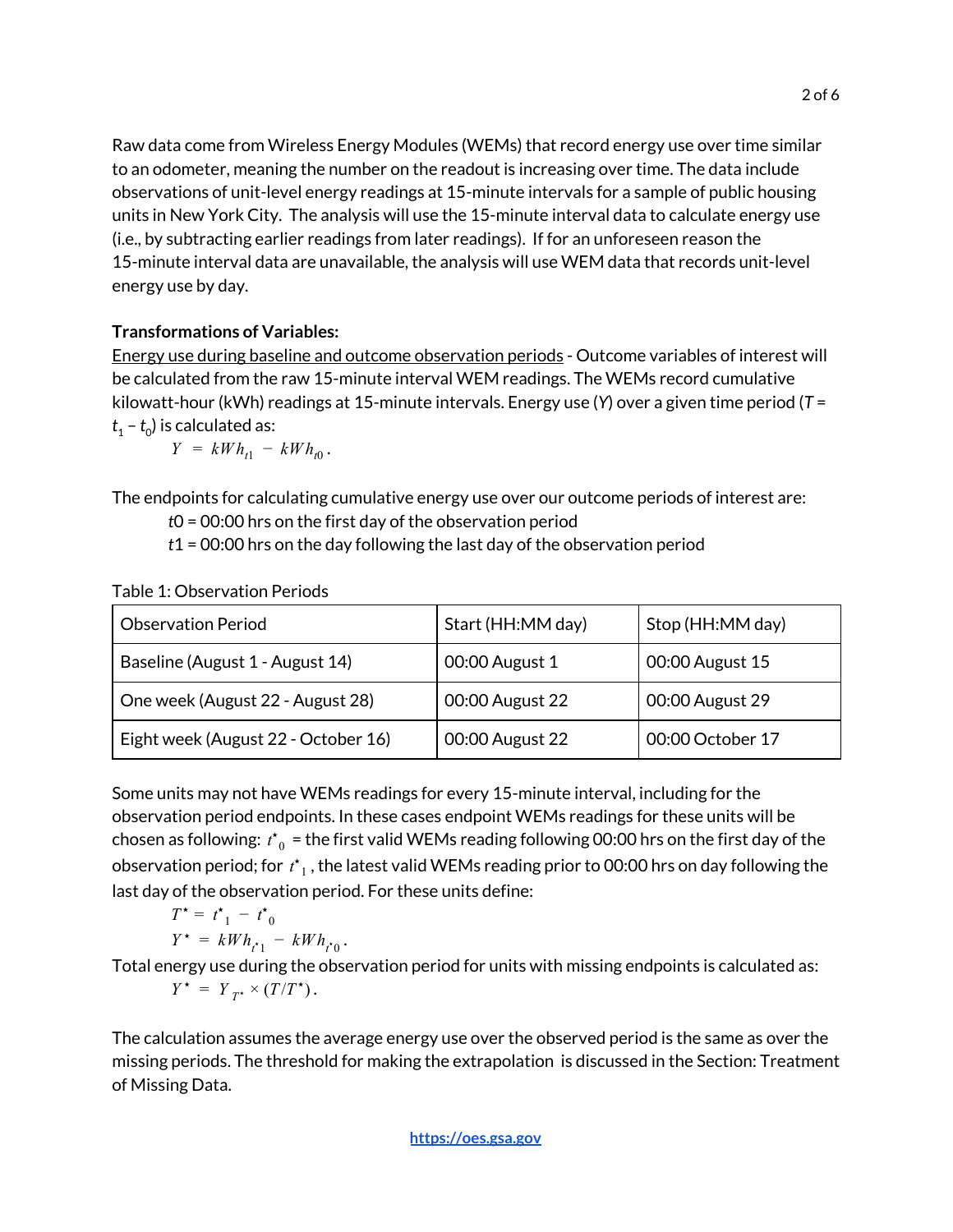Bedrooms for blocking - The data field for the number of bedrooms for each unit takes the following values: 'EF' (efficiency), '02' (studio), '03' (1 bedroom), '04' (2 bedroom), '05' (3 bedroom), '06' (4 bedroom), and '07' (5 bedroom). Bedroom blocks are created by grouping units into the following bedroom groups:

| Block (bedroom group) | Bedrooms                      |  |
|-----------------------|-------------------------------|--|
|                       | efficiency; studio; 1 bedroom |  |
|                       | 2 bedroom                     |  |
|                       | 3 bedroom                     |  |
|                       | 4 bedroom; 5 bedroom          |  |

Table 2: Bedroom Blocks

#### **Imported Variables:**

In addition to raw energy use data, imported data will include blocking variables (i.e., development, bedroom groups -- efficiency/studio or one bedroom, two bedrooms, three bedrooms, and four or five bedrooms ), a dichotomous indicator for assignment to the treatment or control group, baseline energy use, and an indicator for imputed baseline energy use.

## **Transformations of Data Structure:**

For the primary analysis, energy use data will be aggregated to the unit level for the outcome periods of interest. A measure of average daily energy use will be created by dividing aggregate energy use by the number of days in the outcome period. A discussion of handling missing or partially missing energy use data follows below.

## **Data Exclusion:**

As in the pilot study, we will exclude energy use records that we expect are due to malfunctioning sensors. We will examine the distribution of energy use data (blind to treatment status) to determine the criteria for exclusion. Excluded observations and missing data are treated the same way (see below).

#### **Treatment of Missing Data:**

Missing data will influence the study at three points: (a) for the creation of the baseline covariate on energy use, (b) for the creation of energy feedback letters, and (c) for the creation of the outcome variables on energy use. For units with missing data for our primary analysis:

● When units are missing baseline energy data for a given day (including excluded data due to malfunctioning sensors), energy use will be imputed as the mean energy use for units of the same size in the same building that had valid data (or development if all same size units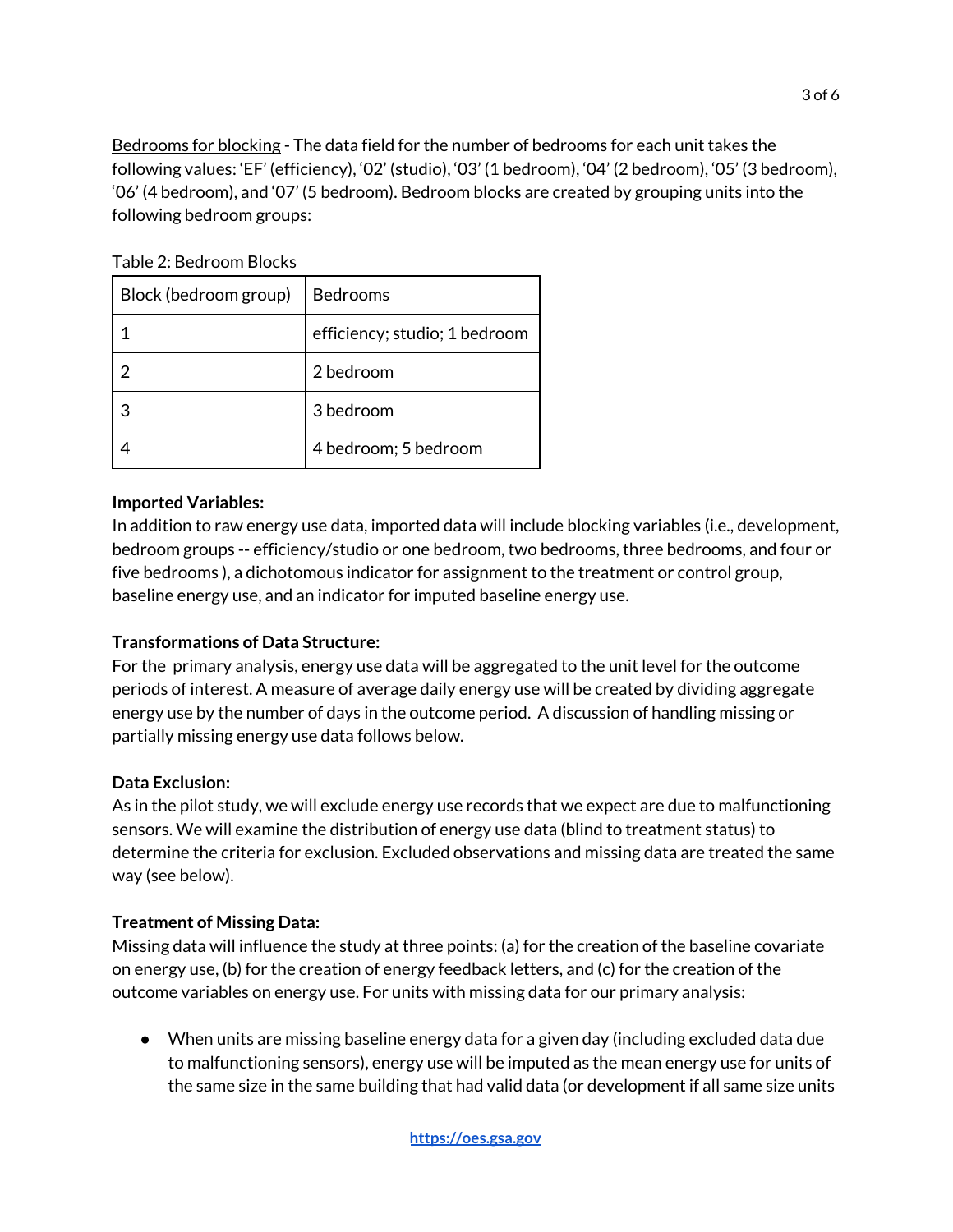are missing energy use data) for the day energy use is missing. A dichotomous missing indicator will be created for each baseline day. The value will be set to one for units missing data for that day.

 $\bullet$  Feedback letters for units missing data will include a horizontal bar chart with the energy use of efficient neighbors and all neighbors. Because these letters will not include personalized energy use feedback, they also cannot include injunctive norm feedback. Instead, the letters will encourage residents to "Be an energy-efficient neighbor!"

For the primary analysis, units sent non-personalized letters (or control units with missing data) will be excluded from analysis of one-week effects, and units sent more than two non-personalized letters (or control units with missing data for more than two periods) will be excluded from analysis of eight-week effects. For sensitivity checks, these units will be included to test the robustness of the primary findings.

● The analytic sample will exclude units with missing data for more than 75 percent of the outcome period of interest. That is, included units are those such that  $T^{\star} \geq T \times 0.75$  . For example, for the one-week outcome period  $T = 10,080$  minutes, so non-missing units are those where  $T^* \geq 7,560$  minutes. Since the outcome periods differ for the two primary research questions, the analytic sample may also differ. For instance, in the extreme, a unit may have no missing data in the first week and then missing data for the following seven weeks or vice versa. To maximize the use of available data the sample exclusion criteria will be based on the outcome period for the specific research question (one or eight weeks). As a sensitivity check, the analytic sample will be adjusted such that the sample includes the same units for both primary research questions. That is for the sensitivity check, the analytic sample will be limited to units with 75 percent or more data in the first week and in the eight week outcome periods. In addition, to bound estimates of the effects, missing/excluded data will be imputed at the 1st and 99th percentile for units of the same size in the same building (or development if all same size units are missing energy use data).

## *Statistical Models & Hypothesis Tests*

This section describes the statistical models and hypothesis tests that will make up the analysis — including any follow-ups on effects in the main statistical model and any exploratory analyses that can be anticipated prior to analysis.

#### **Statistical Models:**

Research question 1: Do public housing residents reduce average daily energy use in the week after they are sent the first feedback letter on their energy use?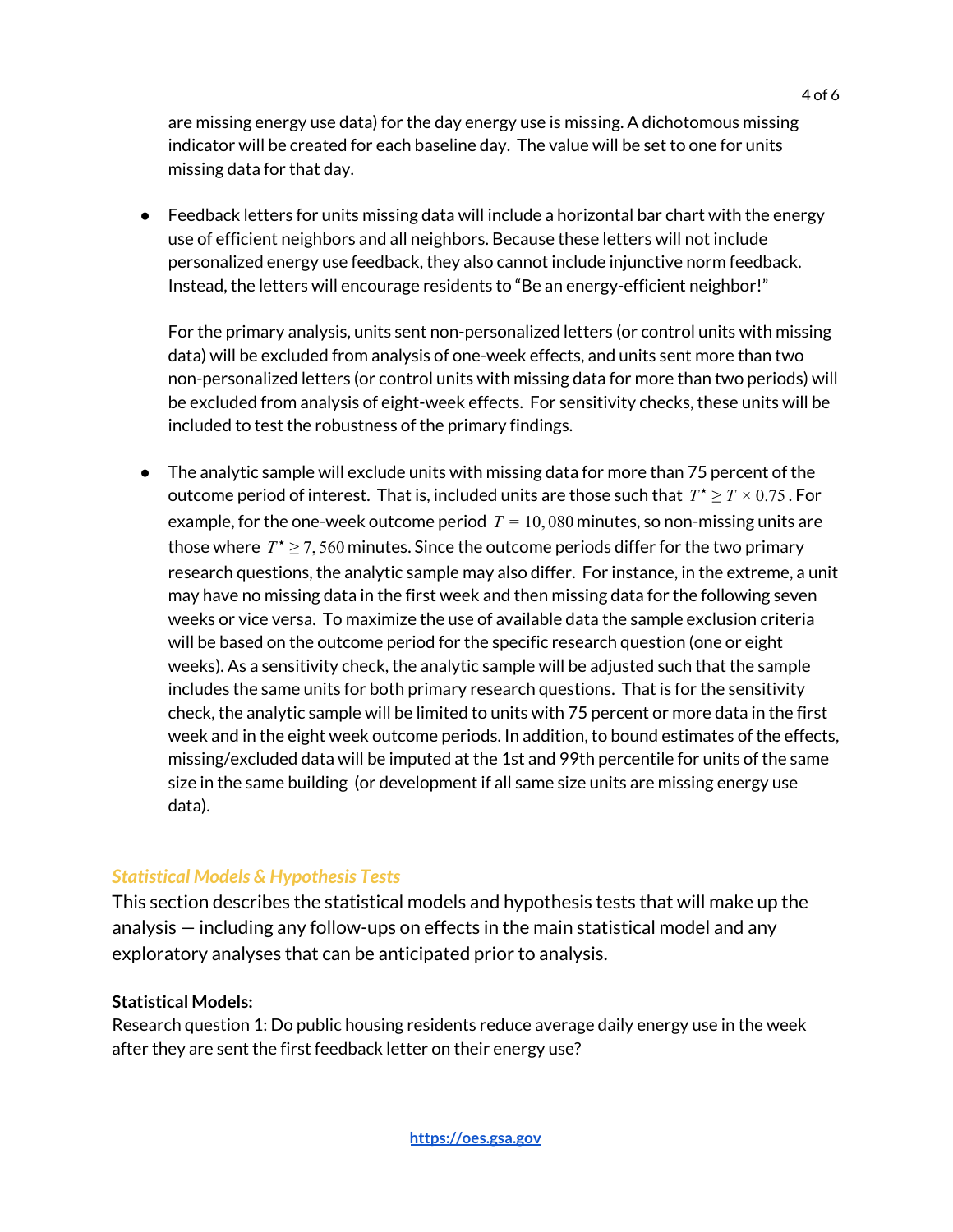Research question 2: Do public housing residents reduce average daily energy use in the eight week period when they are sent four feedback letters on their energy use?

The primary statistical model for both research questions is:

$$
Y_{ib} = \beta_0 + \beta_1(T_{ib}) + \pi Z_{ib}' + \alpha_b + \varepsilon_{ib}
$$

where *i* indexes units in blocks *b,* and

- *Y* : *ib* is average daily energy use during the one-week or eight-week outcome period;
- $T_{ib}$ : is an indicator for random assignment to the letter group;
- $Z'_{ib}$ : is a vector of unit-level average daily energy use during the baseline period and an indicator for missing baseline energy use;
- $\alpha_{\rm b}$ : are block fixed effects (development by bedroom size group by missing baseline energy use); and
- $\varepsilon_{ib}$ : is an error term.

The parameter of interest is  $\beta_1$  which is the average intent to treat (ITT) effect of being mailed energy-use feedback letter(s) to public housing residents on average daily energy use. A covariate for energy use during the baseline period is included to enhance precision and statistical power. An indicator for imputed baseline energy is included to account for possible differences in energy use between units where baseline energy data were available and units where baseline energy data needed to be imputed. Block fixed effects are included in the model, because randomization occurred within blocks (development by bedroom size group) to enhance precision.

Heteroskedasticity robust (HC2) standard errors will be used.

# **Inference Criteria, Including Any Adjustments for Multiple Comparisons:**

Standard inference criteria will be used: two-tailed tests and three threshold *p*-values: 1%, 5%, and 10%.

The primary analysis examines the effects of the letters on energy use during one week and eight week outcome periods. No adjustments for multiple comparisons will be made, since the first week of data is embedded in the eight weeks of data and only two statistical tests are planned.

A meaningful effect size would result in energy savings that at least cover the cost of printing and mailing the intervention. Although the exact "break-even" point is difficult to estimate because of uncertainties about utility costs associated with units mailed letters, we expect that any effect size greater than about 2.5 percent will represent a cost-effective intervention.

# **Limitations:**